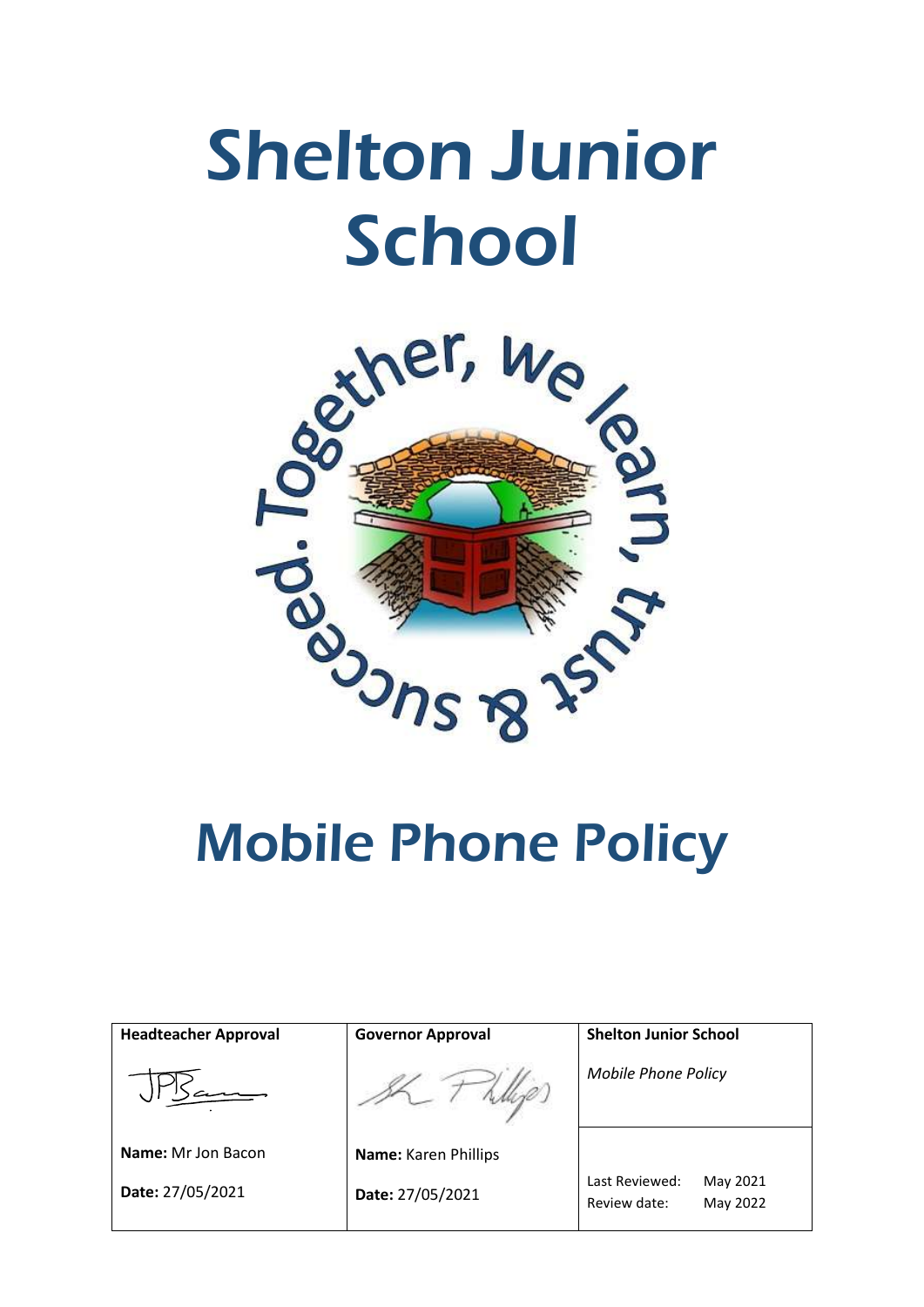## <span id="page-1-0"></span>**Policy review dates and changes**

| Date | By whom | <b>Summary of changes made</b> |
|------|---------|--------------------------------|
|      |         |                                |
|      |         |                                |
|      |         |                                |
|      |         |                                |
|      |         |                                |
|      |         |                                |
|      |         |                                |
|      |         |                                |
|      |         |                                |
|      |         |                                |
|      |         |                                |
|      |         |                                |
|      |         |                                |
|      |         |                                |
|      |         |                                |
|      |         |                                |
|      |         |                                |
|      |         |                                |
|      |         |                                |
|      |         |                                |
|      |         |                                |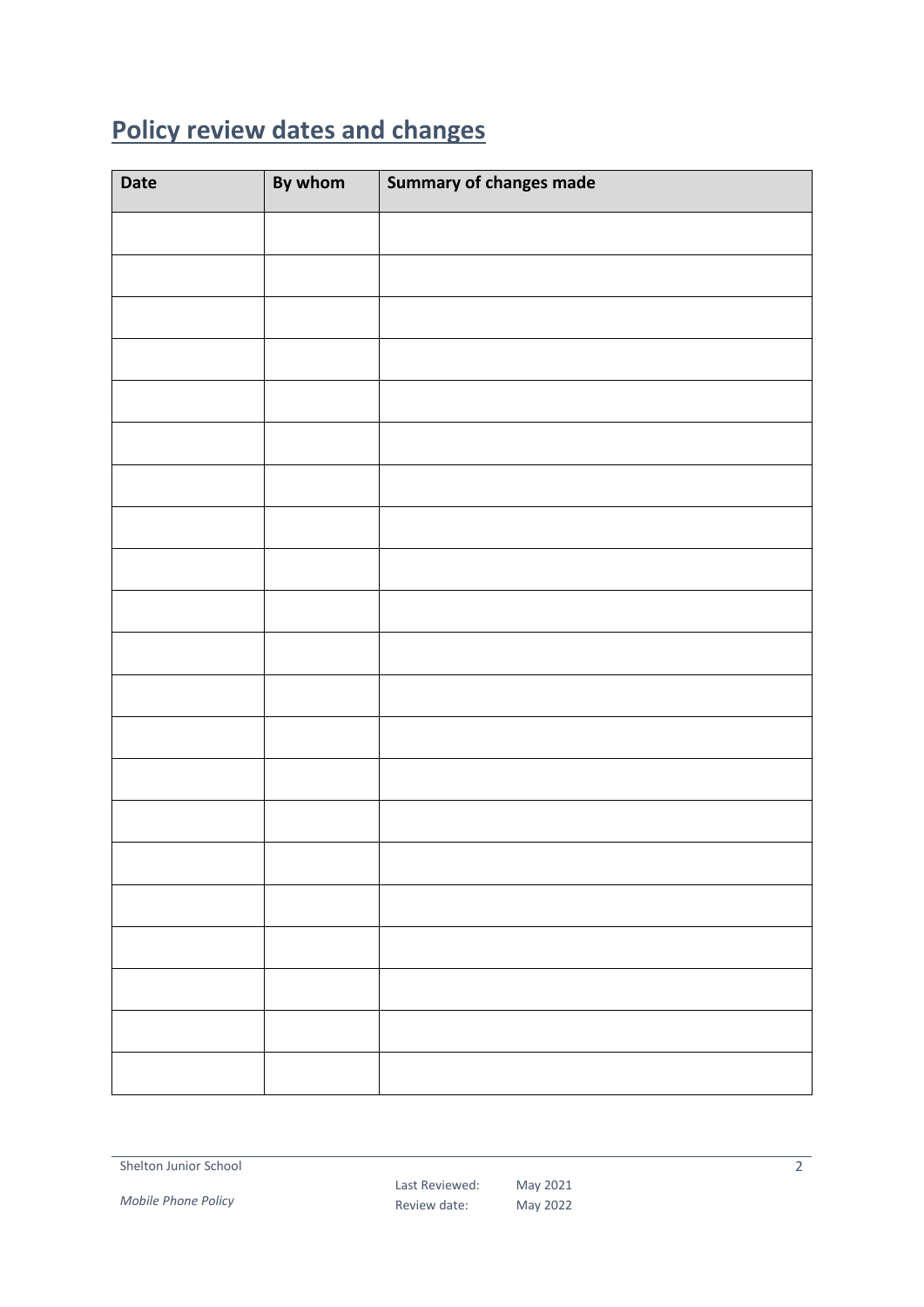### Contents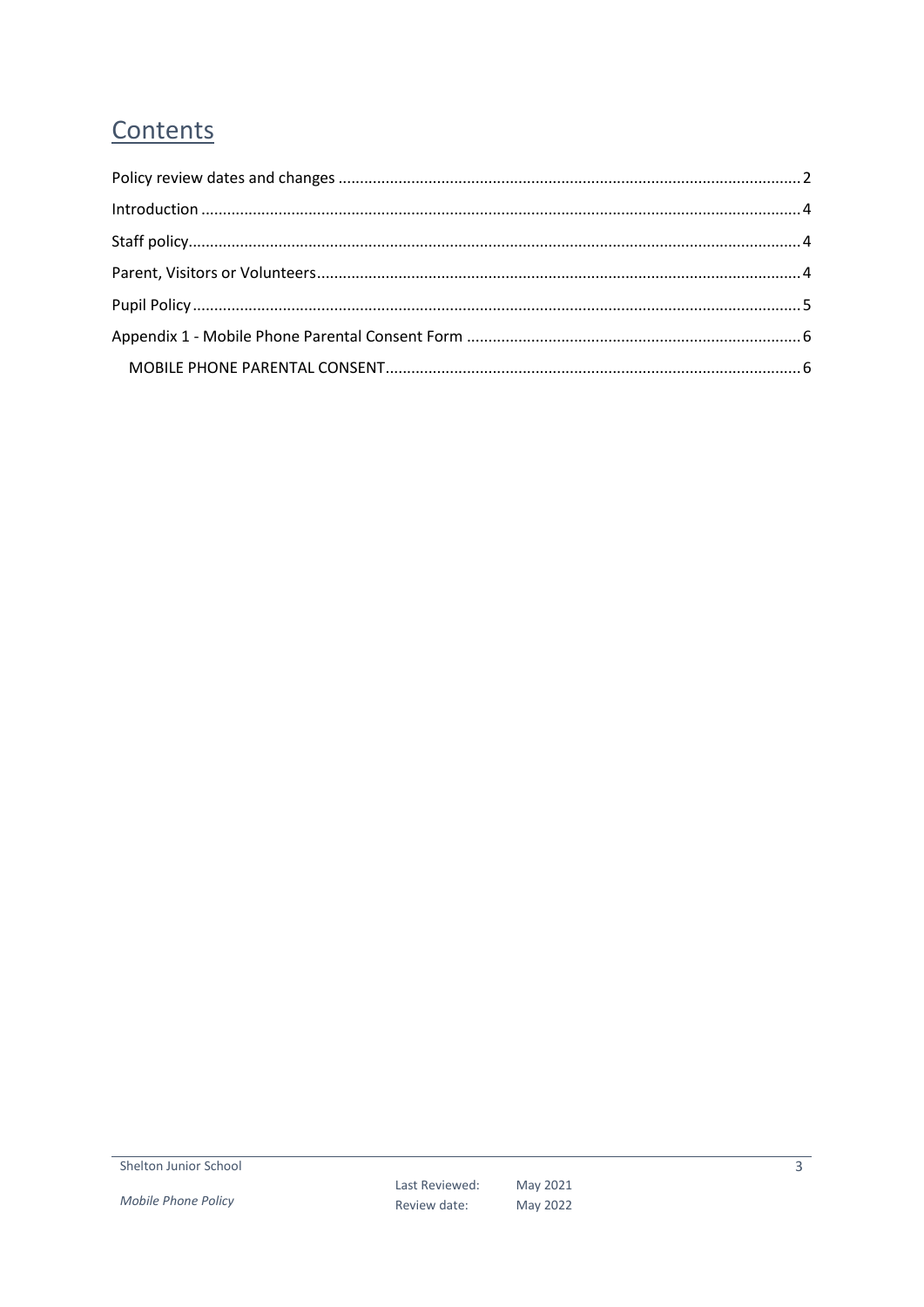#### <span id="page-3-0"></span>**Introduction**

#### **Pupils**

Shelton Junior School has a clear policy on allowing pupils to bring mobile phones into school and this policy makes explicit reference to smart mobile phones.

Smart mobile phones are becoming increasingly popular with primary school aged children. Mobiles allow instant access to posting images on social media.

There is a potential for smart mobile phones to be misused in schools. They can become an instrument of bullying or harassment directed against pupils or/and teachers.

#### <span id="page-3-1"></span>**Staff policy**

Staff use of mobile phones during their working day should be:

- outside of their contracted hours
- discreet and appropriate eg: not in the presence of pupils

Mobile phones should be switched off and left in the staff room during lesson times. The school cannot take responsibility for items that are damaged, lost or stolen.

Staff should never contact pupils or parents from their personal mobile phone or give their mobile phone number to pupils or parents. If a member of staff needs to make telephone contact with a pupil, they should use the school telephone in the office.

Staff should never send to, or accept from, colleagues or pupils, texts or images that could be viewed as inappropriate.

A member of staff should never use their phone to photograph a pupil(s) or allow themselves to be photographed by pupils without prior permission of the Headteacher.

This guidance should be seen as a safeguard for members of staff, the school and the Local Authority. Staff should understand that failure to comply with the policy is likely to result in the enforcement of the Whistleblowing policy and associated procedures.

### <span id="page-3-2"></span>**Parent, Visitors or Volunteers**

Adults either in school or accompanying children on school trips should not use their cameras or mobile phone cameras to take pictures of pupils unless it is at a public event such as Sports day or Summer fair and of their own children.

Adults, visitors or volunteers in school should only use their mobile phone within the confines of the school office. Personal cameras and mobile phone cameras should not be used to take pictures of

```
Shelton Junior School
```
*Mobile Phone Policy*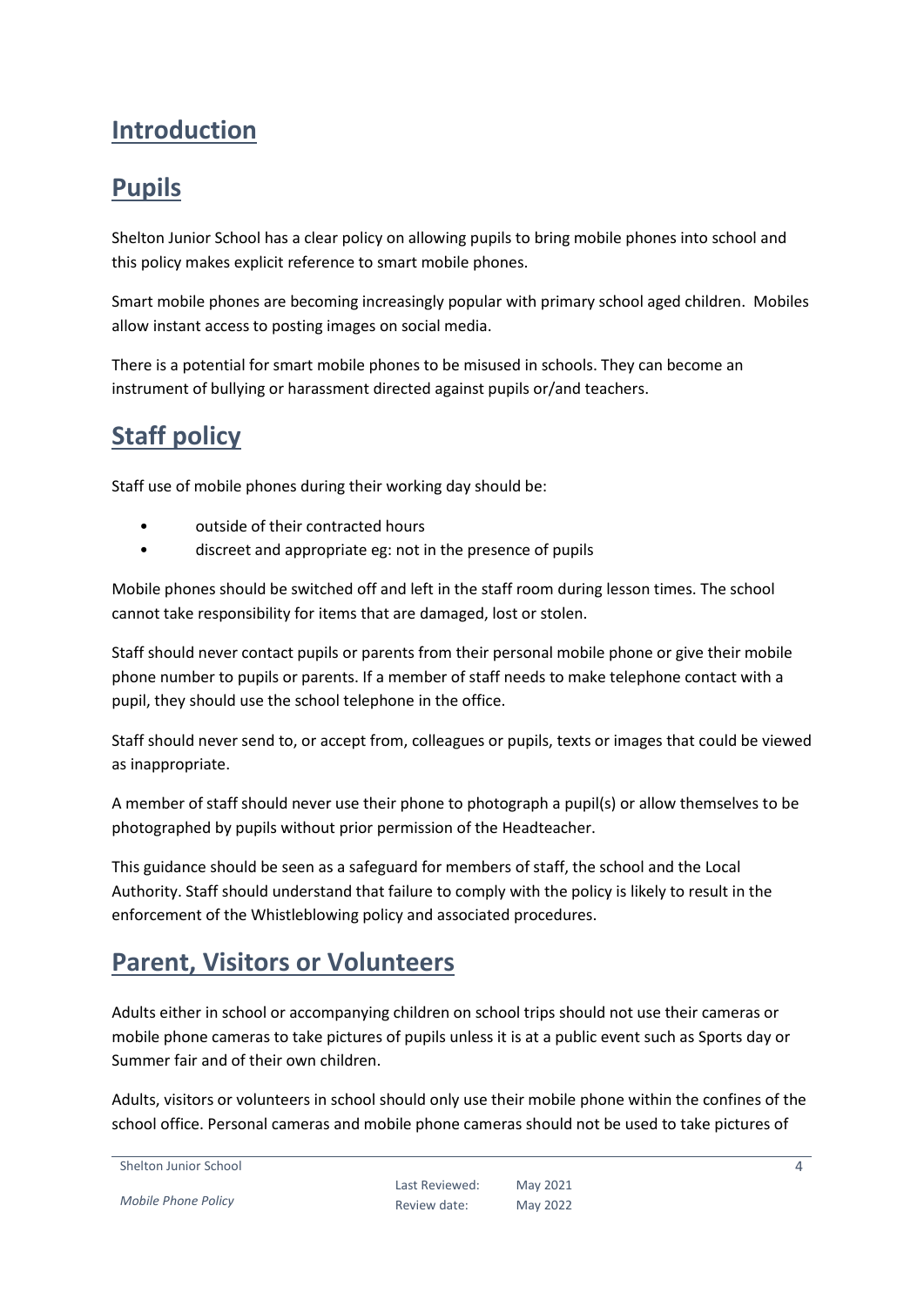children. If parents who accompany children on a school trip are asked by the teacher to take photos as a record of the educational visit, they will be issued with a school camera. Parents accompanying children on school trips should not use their mobile cameras to take pictures of children.

#### <span id="page-4-0"></span>**Pupil Policy**

While we fully acknowledge a parent's right to allow their child to bring a mobile phone to school if they walk to and from school without adult supervision, Shelton Junior School discourages pupils bringing mobile phones to school due to the potential issues raised above.

When a child needs to bring a phone into school, a permission slip must be signed by the parent and the phone must be handed in at the start of the day and collected at the end of the day. Phones should be clearly marked so that each pupil knows their own phone. Parents are advised that Shelton Junior School accepts no liability for the loss or damage to mobile phones which are brought into school or school grounds.

Where a pupil is found by a member of staff to be using a mobile phone, the phone will be confiscated from the pupil, handed to a member of the office team who will record the name of the pupil and attach it to the phone. The mobile phone will be stored by the school office. The pupil may collect the phone at the end of the school day. A letter will be sent home to parents requesting that a permission slip be returned the next day. If this practice continues more than three times, then the school will confiscate the phone until an appropriate adult collects the phone from a senior teacher.

If a pupil is found taking photographs or video footage with a mobile phone of either other pupils or teachers, this will be regarded as a serious offence and disciplinary action will be taken according to our Behaviour policy.

If images of other pupils or teacher have been taken, the phone will not be returned to the pupil until the images have been removed by the pupil in the presence of a senior teacher. Should a pupil be found to be using their phone inappropriately, the school reserves the right to withdraw this privilege and they will no longer be able to bring a phone into school.

We ask that parents should talk to their children about the appropriate use of text messages as they can be used to bully pupils.

Should parents need to contact pupils or vice versa during the school day, this should be done via the usual school procedure of contacting the school office via phone or email.

The policy supports the Health & Safety, Code of Conduct, Anti-bullying, Child Protection and Esafety policies. This policy will be monitored and reviewed as required.

Shelton Junior School